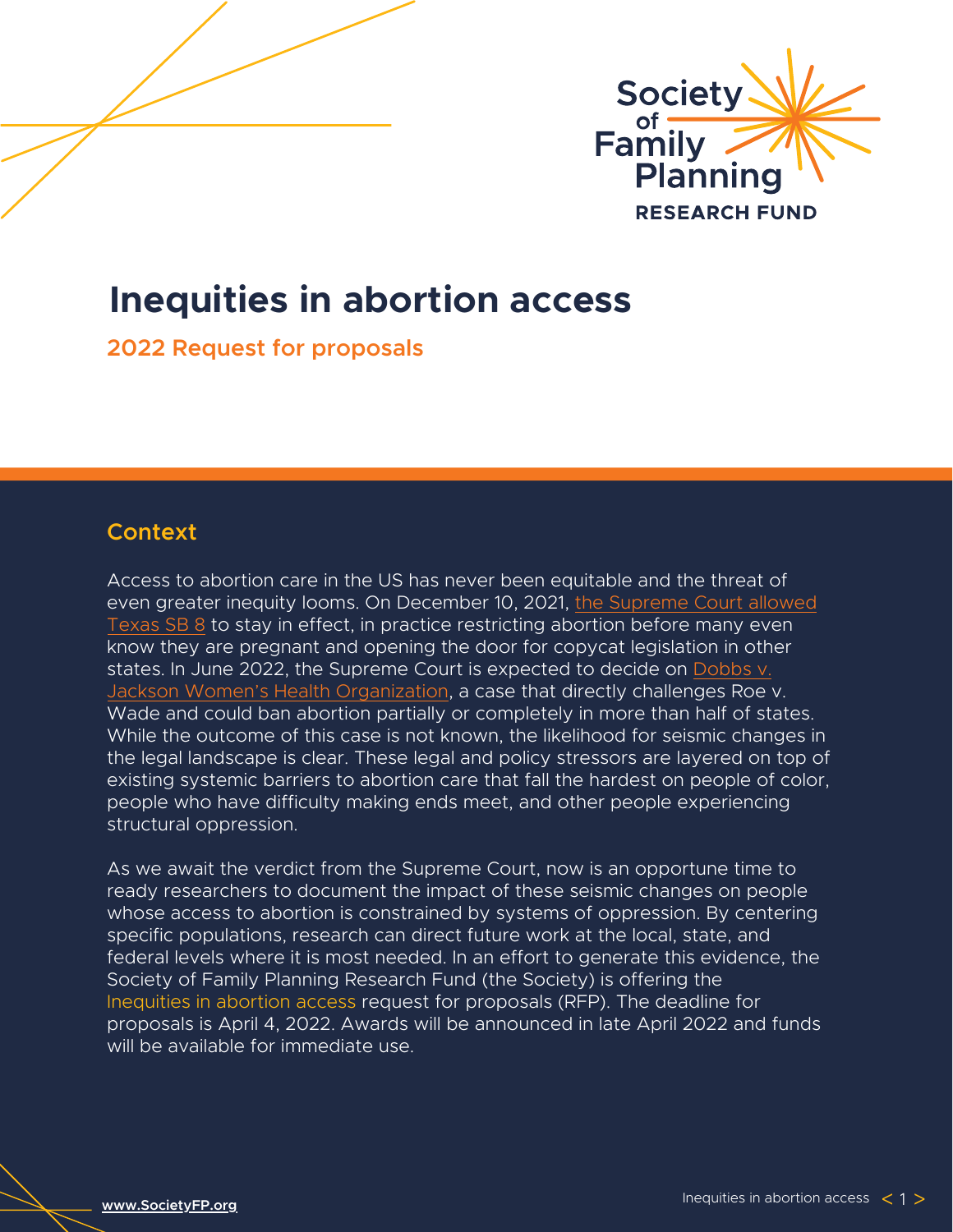## **Research focus**

The Society invites proposals focused on the question of "How do changes in the US legal abortion landscape impact people whose access to abortion is constrained by systems of oppression?"

Central to this funding opportunity is the understanding that there are many different components of abortion access (eg, cost, acceptability, proximity to abortion provider, timeliness, privacy, social and/or emotional support) and that systems of oppression (eg, racism, classism, heterosexism, nationalism) constrain such access for specific populations. Likewise, proposals must clearly articulate and justify how access is conceptualized within the context of the proposed research and define and justify why research focused on the specific study population is needed.

Additionally, we encourage proposals to consider "unbundling" components of the abortion experience that may be currently provided together (eg, pregnancy confirmation, pain management, financial and logistical support, assessment of abortion completion), recognizing the potential for abortion care to become a more fragmented experience for some in the future.

Proposed research must be positioned to generate empirical evidence with a clear, [concrete, and strategic path to changes in clinical practice, public policy, or health](https://societyfp.org/wp-content/uploads/2019/10/2019-Research-Impact-Indicators-Table-_Web.pdf) service delivery. We encourage researchers to give thought to how the proposed project is and/or will be responsive to the different potential outcomes o[f](https://www.societyfp.org/wp-content/uploads/2021/02/DEIVisionStatement.pdf) the Supreme Court decision. Teams should also be attentive to the Society's diversity, [equity, and inclusion vision statement and how they can be part of bringing that](https://www.societyfp.org/wp-content/uploads/2021/02/DEIVisionStatement.pdf) vision to life in their work.

# **Funds and duration**

The Society invites proposals for research studies with budgets up to \$50,000 that can be completed within 18 months of award. We anticipate supporting up to six research projects via this funding opportunity.

# **Additional benefits**

In addition to receiving funds for research, the principal investigator (PI) and up to two other members of the study team will join a learning community of peers supported by this funding opportunity, as well as others conducting related research. The learning community, facilitated by Society staff, will provide a space for discussion designed to strengthen research underway and elevate each other's thinking. The learning community will also provide an important container for honing research, as needed, in response to potential changes to the legal landscape after the Supreme Court decision.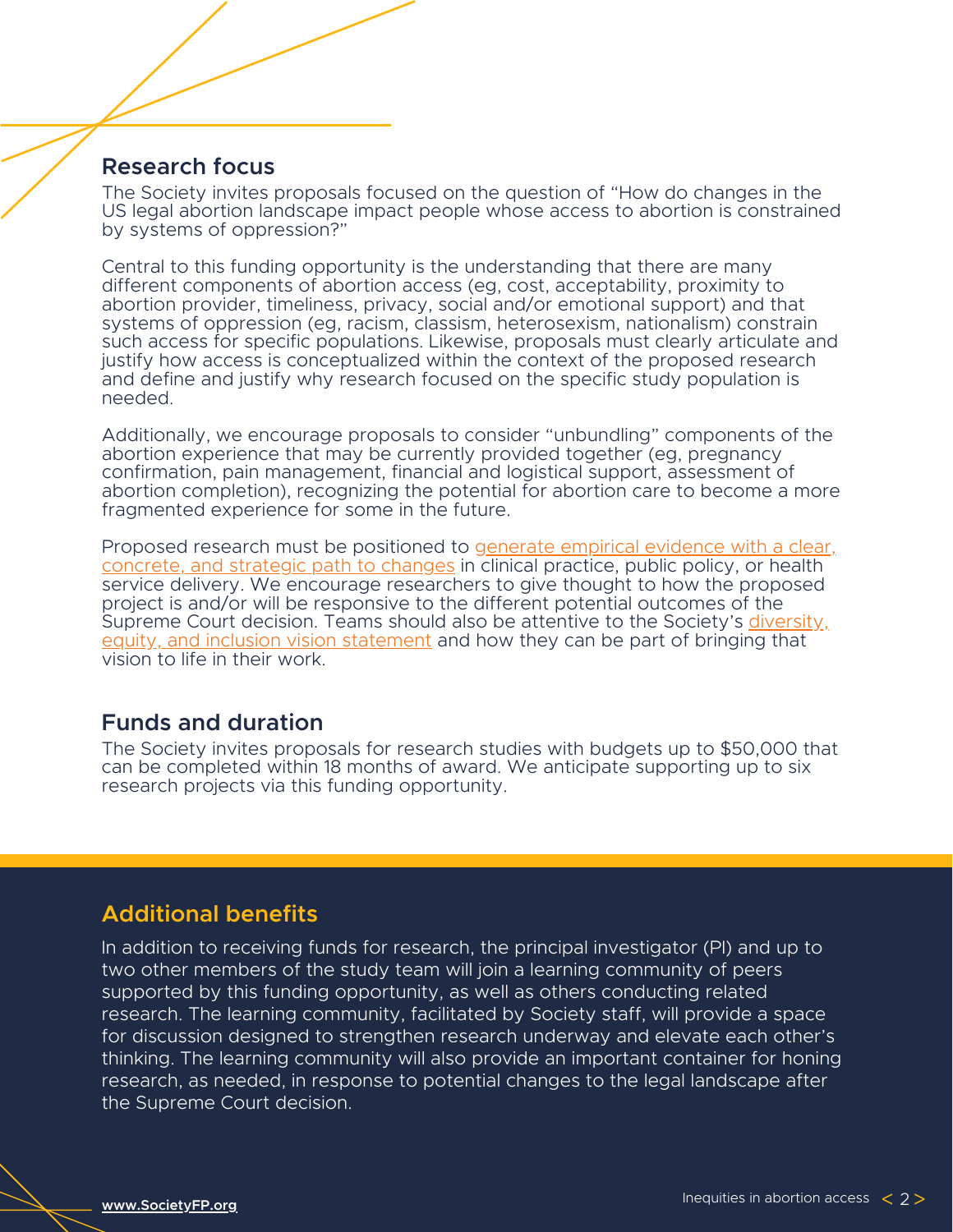# **Eligibility**

Grants will be made to organizations on behalf of a named PI. Grants are limited, without exception, to tax-exempt organizations. Applicants do not need to be members of the Society of Family Planning. Funding is limited to projects studying US populations.

# **Review process**

All proposals will undergo peer review using [specific](https://societyfp.org/wp-content/uploads/2022/01/Inequities-in-access_review-guide.pdf) criteria. The goal of peer review is to make recommendations for enhancing the research proposal and to identify the projects with the greatest potential impact. The funder will also be involved in the selection of grants; this ensures that the research funded through the Society is one of many strategic components working together to strengthen the family planning sector. All proposals will be reviewed according to the following criteria:

## **Impact (25%)**

The Society seeks to fund projects that are positioned to generate empirical evidence with a clear and strategic path to changes in clinical practice, public policy, or health services delivery.

## **Methods (25%)**

The Society seeks to fund methodologically sound and rigorous projects.

## **Study population (15%)**

The Society seeks to fund projects that focus on study populations whose abortion access is constrained by systems of oppression and that are aligned with the proposed research questions.

## **Relevance (15%)**

The Society seeks to fund projects that are responsive to potential changes to the US legal abortion landscape.

## **Team (10%)**

The Society seeks to fund projects where the team composition is an asset to the project, including teams that bring together individuals with diverse skill sets, backgrounds, and perspectives. The Society also prioritizes study teams that leverage the expertise and skills of Black and Indigenous researchers and researchers of color.

## **Budget (5%)**

The Society seeks to fund projects with budgets that are fully justified and appropriate in relation to the proposed project.

## **Timeline (5%)**

The Society seeks to fund projects that are feasible to complete within 18 months of receiving the award.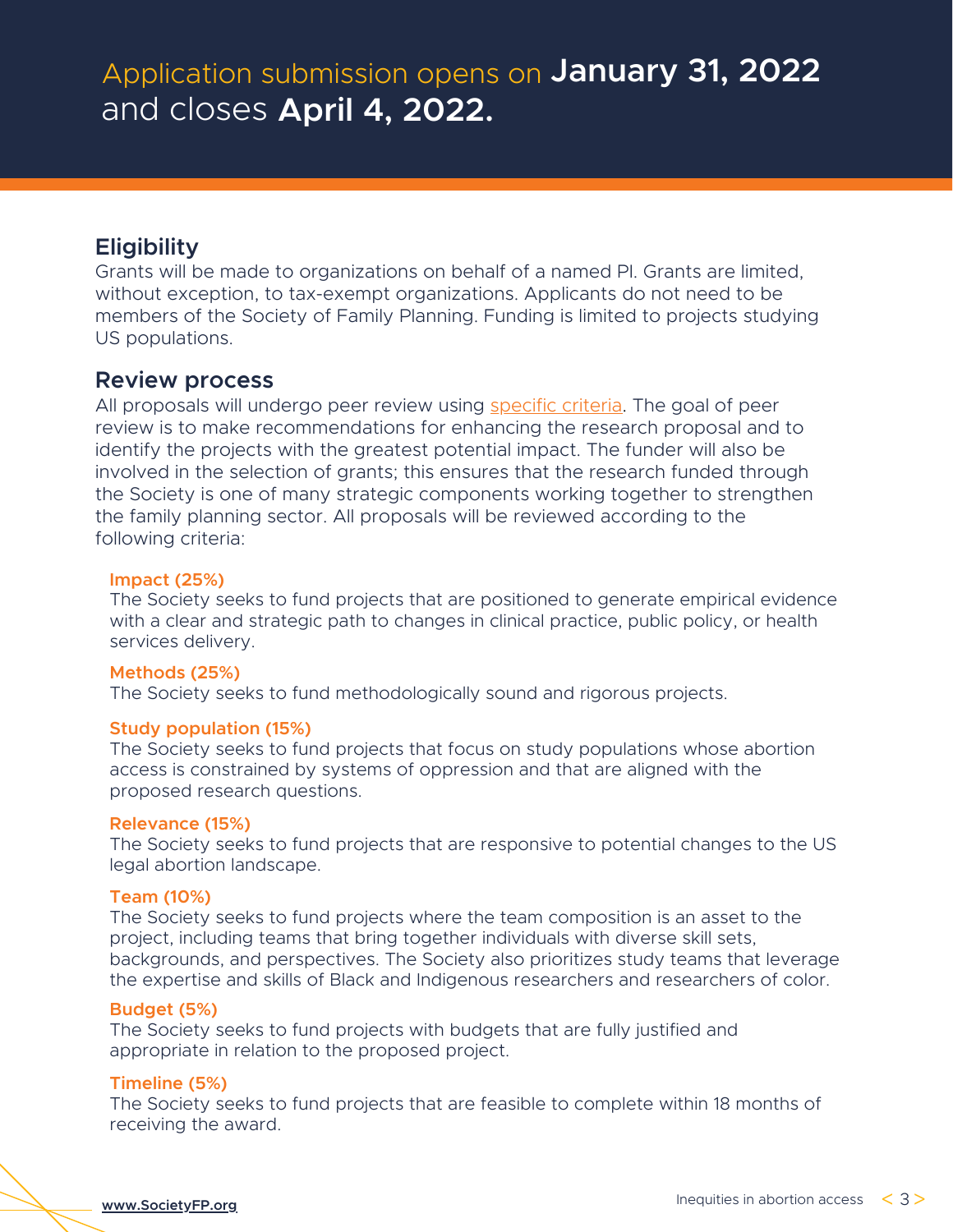# **Proposal instructions**

#### **1. Online application form:**

Includes contact and demographic information for the PI, institution, and parties responsible for accounts payable and grants management if the project is funded.

### **2. Summary (250 words):**

Provide a brief summary of the proposed project. This information may be used in our newsletter, website, and other educational and promotional purposes should the application be funded.

#### **3. Study team:**

List key team members, including contact and demographic information.

## **4. Proposal narrative (7 to 9 pages):**

a. Background: Describe the issue and justify how the proposed research project will generate data that will produce empirical evidence with a clear, concrete, and strategic path to changes in clinical practice, public policy, or health services delivery now and in the future.

b. Research question(s): Include the question(s) that will be answered through the proposed project. Describe how you are conceptualizing abortion access and how that is similar to or different from other existing approaches to capturing access. Please also describe to which aspects of the abortion experience you are applying your framework of access.

c. Methods: Describe the research methods that will be used to answer the research question(s) at hand.

d. Study population: Describe the specific study population. The study population must align with the research question(s) and be specifically defined and justified. Sample size should be based on power calculations or other appropriate methods as determined by the study approach; sample size should account for subgroup analyses as appropriate.

e. Timeline: Describe the timeline for conducting research activities. Data collection and analysis must be feasible to complete within 18 months of receiving the award.

f. Legal landscape: Describe how the proposed project is and/or will be responsive to the different potential outcomes of the Supreme Court decision.

g. Use of research results: Narrate the target audience(s) with whom you plan to share your research findings, the actions you would like them to take in response to your findings, and the desired outcomes.

h. Next phase of research: Concisely forecast what results of the proposed study would necessitate additional research investment and what results would suggest further research is not needed. For a scenario where additional investment is needed, briefly describe what that investment might look like in terms of study design and potential significance.

i: Team composition: Team composition must be an asset to the project, including teams that bring together individuals with diverse skill sets, backgrounds, and perspectives relevant to the proposed project. Elaborate on the expertise and skills of the individuals composing your study team. Describe the positionality (eg, the social and political context that creates your identity in terms of race, class, gender, sexuality, and ability status) of the team and its effect on the proposed project's design, feasibility, and impact. Note that the Society prioritizes study teams that leverage the expertise and skills of Black and Indigenous researchers and researchers of color.

j. References: Works cited should be listed as an appendix to the proposal; the reference page is not included in the 7 to 9 pages of the proposal narrative.